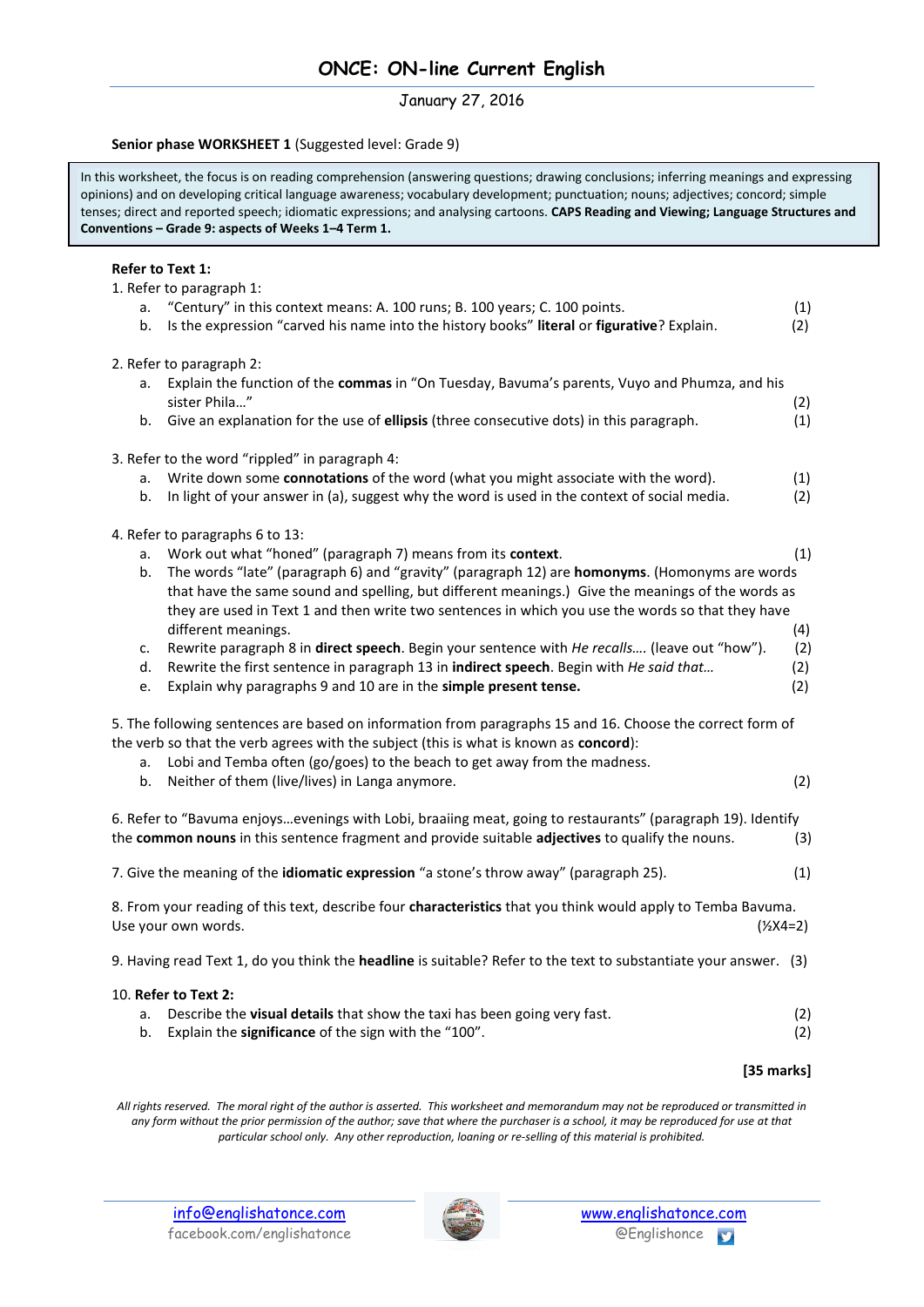# January 27, 2016

# **Memorandum:**

1.

|    | a.                                                                                                                                                                                                                                             | A. 100 runs                                                                                                                                                                                                                                                                                                   | (1)        |  |
|----|------------------------------------------------------------------------------------------------------------------------------------------------------------------------------------------------------------------------------------------------|---------------------------------------------------------------------------------------------------------------------------------------------------------------------------------------------------------------------------------------------------------------------------------------------------------------|------------|--|
| 2. | b.                                                                                                                                                                                                                                             | It is figurative, as the expression means that his name will be remembered in history, not that his<br>name will be physically cut or sliced into books.                                                                                                                                                      | (2)        |  |
|    | The first comma, which follows "On Tuesday", separates a phrase from the main clause; the second<br>a.<br>set of commas separate additional information (about Bavuma's parents) from the main clause. They<br>act as parentheses or brackets. |                                                                                                                                                                                                                                                                                                               |            |  |
|    | b.                                                                                                                                                                                                                                             | The ellipsis could indicate that words have been left out (possibly more of "Temba", "Temba"). It<br>could also indicate the pace of the chant: a pause before the crescendo of "Bavuma!"                                                                                                                     | (2)<br>(1) |  |
| 3. |                                                                                                                                                                                                                                                |                                                                                                                                                                                                                                                                                                               |            |  |
|    | a.<br>b.                                                                                                                                                                                                                                       | Connotations could be ongoing, spreading. (Be open to other possibilities).<br>Something that is said in social media is often replied to or commented on; these comments are in<br>turn responded to and there is therefore a rippling or spreading effect.                                                  | (1)<br>(2) |  |
| 4. |                                                                                                                                                                                                                                                |                                                                                                                                                                                                                                                                                                               |            |  |
|    | a.<br>b.                                                                                                                                                                                                                                       | Perfected or refined.<br>Late: this indicates she has died; gravity: seriousness. Different meanings are late: not early; gravity:<br>the force that attracts something towards earth.                                                                                                                        | (1)<br>(4) |  |
|    | c.                                                                                                                                                                                                                                             | He recalls, "As a child, I had my mother worried when I sneaked out to watch my uncles bowl and bat<br>at the Langa Cricket Club, about a kilometre down the road."                                                                                                                                           | (2)        |  |
|    | d.                                                                                                                                                                                                                                             | He said that he was not big on social media, but his girlfriend had told him about the comments and<br>the emotions.                                                                                                                                                                                          | (2)        |  |
|    | e.                                                                                                                                                                                                                                             | Paragraph 9 refers to what his parents are doing in the present (in an ongoing way) and where they<br>live at the moment. In paragraph 10, the present tense is used to indicate something that happens<br>often - he stays at his grandmother's. These are not actions that have been completed in the past; |            |  |
| 5. |                                                                                                                                                                                                                                                | hence the present tense is used.                                                                                                                                                                                                                                                                              | (2)        |  |
|    | a.                                                                                                                                                                                                                                             | Lobi and Temba often go to the beach to get away from the madness.                                                                                                                                                                                                                                            |            |  |
|    | b.                                                                                                                                                                                                                                             | Neither of them lives in Langa anymore.                                                                                                                                                                                                                                                                       | (2)        |  |
|    |                                                                                                                                                                                                                                                | 6. "Bavuma enjoys (relaxed) evenings with Lobi, braaiing (delicious) meat, going to (different/quiet/interesting)<br>restaurants". The common nouns have been underlined and suggested adjectives are in brackets.                                                                                            | (3)        |  |
|    | 7. Close by.                                                                                                                                                                                                                                   |                                                                                                                                                                                                                                                                                                               | (1)        |  |
|    |                                                                                                                                                                                                                                                | 8. He is passionate about cricket; the pressure to do well can be a challenge ("daunting") for him; he enjoys<br>spending quality time with his girlfriend; he is appreciative of the schooling he received. Be open to other<br>possibilities.<br>$(\frac{1}{2}X4=2)$                                        |            |  |
|    |                                                                                                                                                                                                                                                | 9. It is suitable: he has become a "newsmaker" as he achieved a historic century in a cricket test; the word<br>"Bavuuuuma" plays on his surname and the idea of someone having a lot of "vuma" (power or strength); the                                                                                      |            |  |

"little big man" refers to his small stature, but his "bigness" on the field. (3) 10. a. The wheels are skew; the passengers are in disarray – one has fallen, the other one has his/her eyes

- open and hair swept back with beads of sweat showing; there are clouds of dust; a camera has also been knocked over. (Students should mention any two details.) (2)
- b. It is a road sign that indicates the maximum speed is 100kms per hour, but in this context it also refers to Temba Bavuma getting his century (100 runs). This is reinforced by the "Bavoooooma!" in the wake of the taxi speeding along, going faster than 100kms an hour. (2)

**[35 marks]**

*On the next page, you will find suggested cognitive levels that could be associated with the different questions. (The cognitive levels are listed and described on pages 121 – 122 of the English Home Language Senior Phase CAPS document.)*